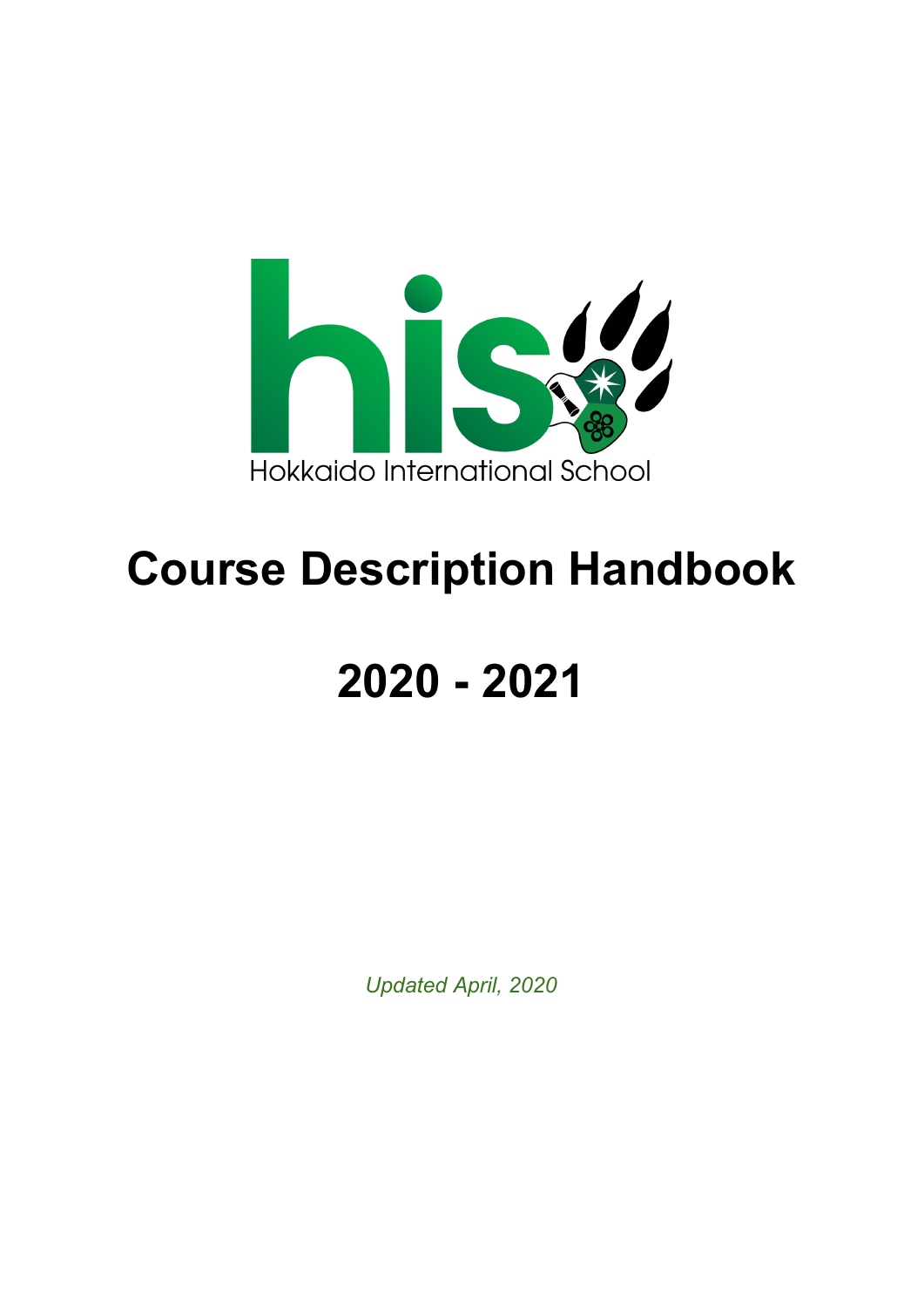# **High School Mathematics Course Selection Options**



*(Note, some 10th grade students will be recommended to take Foundations of Algebra based on their performance in Geometry-Trigonometry in 9th grade)*

#### **Foundations of High School Math - (9 or 10)**

Emphasizes algebraic skill development through solving linear equations, both graphically and analytically. Modelling story problems is a second major component of the course. Other topics such as quadratic modeling and exponential manipulations are covered.

#### **Geometry and Trigonometry - (9 or 10)**

Semester 1: Geometry with emphasis on logical thinking through proof development. Angle relationships, perpendicular and parallel lines, congruent and similar polygons make up the bulk of the content.

Semester 2: Trigonometry is the exploration of how the world is modeled using periodic functions. Right triangle relationships and vectors are also developed as tools to solve complex problems.

#### **Algebra II - (10 or 11)**

This math course can serve as preparation for college entrance exams such as the SAT, ACT or others as well as prepare you for Precalculus and Calculus. Topics covered include solving and graphing linear, quadratic, polynomial, radical, logarithmic and exponential functions, as well as statistics and probability topics. NOTE: Graphing Calculator is required for this course. Recommended model is TI-84 Plus CE (~¥15,000).

#### **Practical Math (11 or 12)**

Thinking between the lines—this class strengthens your critical examination of the world by exploring how math is used to empower an individual as well as manipulate a perspective. Class work also includes strengthening your overall cognitive skills through studying paradoxes, practicing IQ tests, and playing classic card games.

#### **Precalculus (11 or 12)**

The goal of Precalculus is to develop a deep understanding and appreciation of the power of mathematics to model the real world. Through working on in-depth problems, the conceptual understanding and the technical skill of the student is honed to the highest level. Problems will be attacked numerically, graphically, algebraically, and verbally. NOTE: Graphing Calculator is required for this course.

#### **AP Calculus (11 or 12)**

Calculus is the study of accumulation and rate of change. Our class will study two major concepts of Calculus that were first developed in the late 1600s and have since become essential tools for understanding our world. These concepts, the derivative and the integral, are perhaps most useful in the study of biology, economics, and physics. AP Calculus is equivalent to one semester of college calculus. NOTE: All AP Calculus students take the AP Calculus Exam in early May.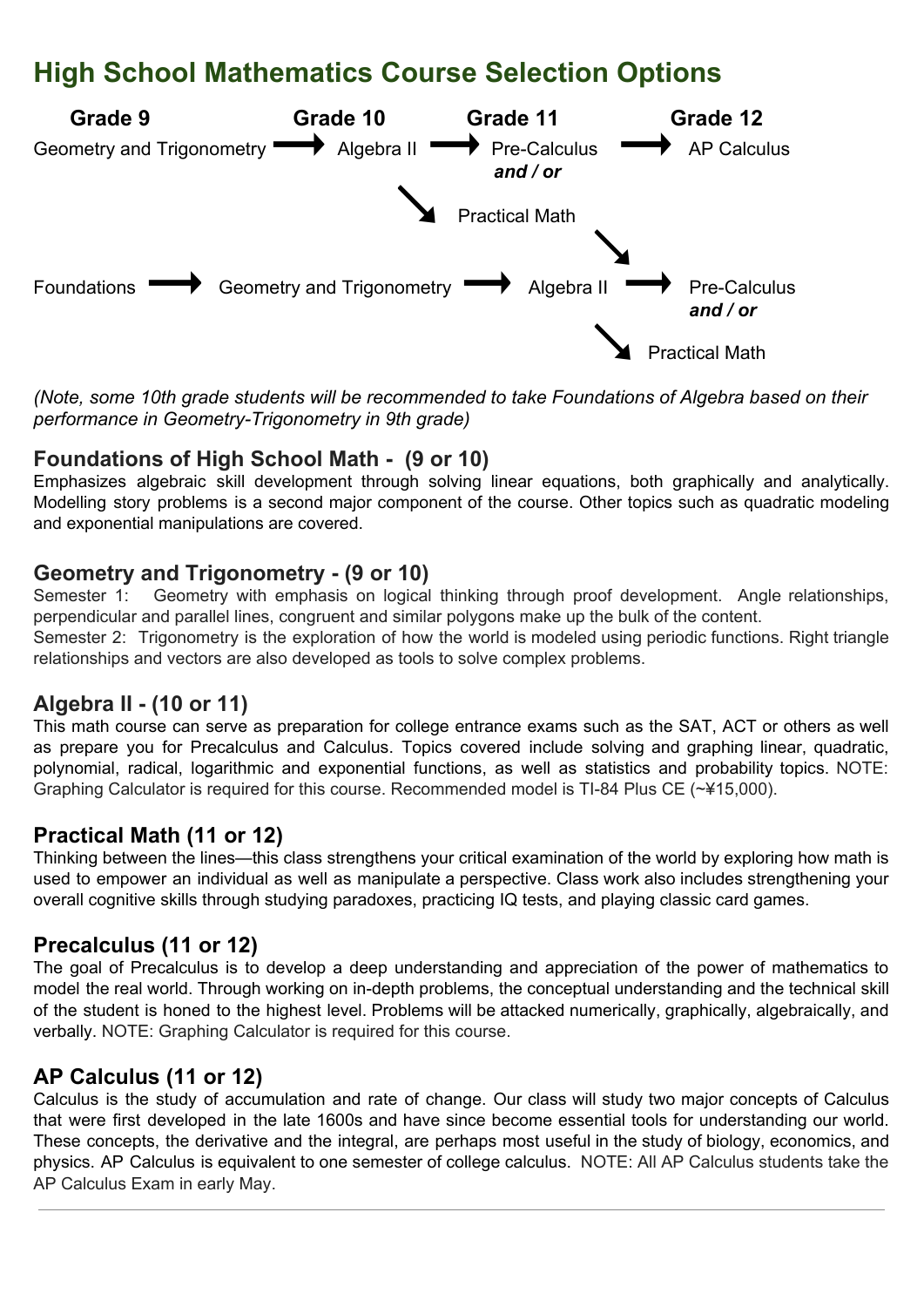# **High School Language and Literature**

#### **Language Arts - World Literature (Gr. 9 & 10)**

Students are expected to develop their critical thinking skills, general literacy, and an appreciation for the world within literature during our study of a selection of world literature. The study of literature also directly relates to the life-skill of understanding humanity through a vicarious experience of the full range of human emotion. We therefore read to also understand ourselves and those around us.

#### **Language Arts - Ancient Literature (Gr. 9 & 10)**

This course is skills based to ensure continued development of grammar, vocabulary, writing and reading within the context of Ancient Literature.

\*\*If you choose Honors there will be additional readings, extended writing and an introduction to literary criticism.

#### **Language & Literacy (Gr. 11 & 12)**

In this course, engaged and motivated students will further develop their general literacy, critical thinking, and ability to communicate in English through the English modalities: Listening, Reading, Speaking, Writing, and Thinking. Students will be expected to read a lot, as reading is the pathway to developing all of the other modalities of English. The course will be tailored to student interests and needs from book selection to narrowing writing prompts. Using conferring and MAP exam results for Reading and Language, students will co-manufacture a path of learning to continue to develop themselves into people of sound character, who are also powerful English communicators. The course will provide opportunities to grow narrative, argument and persuasive and reflective information writing skills, as well as the ability to use rhetoric to persuade others through speech. HIS Reads will be an integral part of the course, providing ongoing opportunities to improve critical reading and thinking skills in addition to persuasive writing and speech. The student-centered, integrated approach of the course reinforces learning by helping students to see the relevance in what they do, while also giving them many opportunities to apply learning to their lives.

#### **AP Capstone at HIS (Seminar and Research)**

*The HIS inquiry-based approach prepares students to be leaders, capable of independent growth. This focus on* authentic, mastery learning, spanning early years to graduation, gives students the skill set to be successful in *college and the workplace. But academics alone are not sufficient. Our character-enrichment program promotes* real-world skills, including showing curiosity and interest in the world; critical reading and writing; the ability to *analyze, evaluate, and synthesize information and perspectives; transferring knowledge and skills to real-world situations; working well with diverse individuals; and ongoing reflection. These character standards, paired with* our school's academic mission, bring out the highest degree of achievement for all students. The AP Capstone provides another path to further student achievement by providing our students with the academic skills to pursue *learning independently and alongside their collaborative teams. More information on AP Capstone can be found at the College Board website: <https://advancesinap.collegeboard.org/ap-capstone>*

#### **AP Capstone - Seminar (Gr. 11 & 12) -- (1.5 credits)**

This is the first AP Capstone course of two, and it will also count as one of the language/literature credits required for graduation. Through this course, students will work collaboratively with a high degree of independence to research their chosen real-world question. They will use Capstone's QUEST framework—an iterative process of research, collaboration, analysis, synthesis, writing, and defending—to build an argument that addresses their world issue. The course is skill-focused and requires dedication to be successful. All students will sign a contract of commitment, which includes among many other things completion of the summer assignment. Students taking this course will develop essential skills for college and life.

#### **AP Capstone - Research (Gr. 11 & 12) -- (1.5 credits)**

The second AP Capstone course of two comes with additional expectations and increased autonomy. Like the prerequisite AP Seminar course, AP Capstone will also count as one of the language/literature credits required for graduation. In this course, students will work to identify an area of research interest—a gap in the world that needs to be filled with the student as an expert. One of two AP courses focused heavily on skills, the AP score for Research will be based on a 5,000-word Research Paper with a follow-up presentation and oral defense.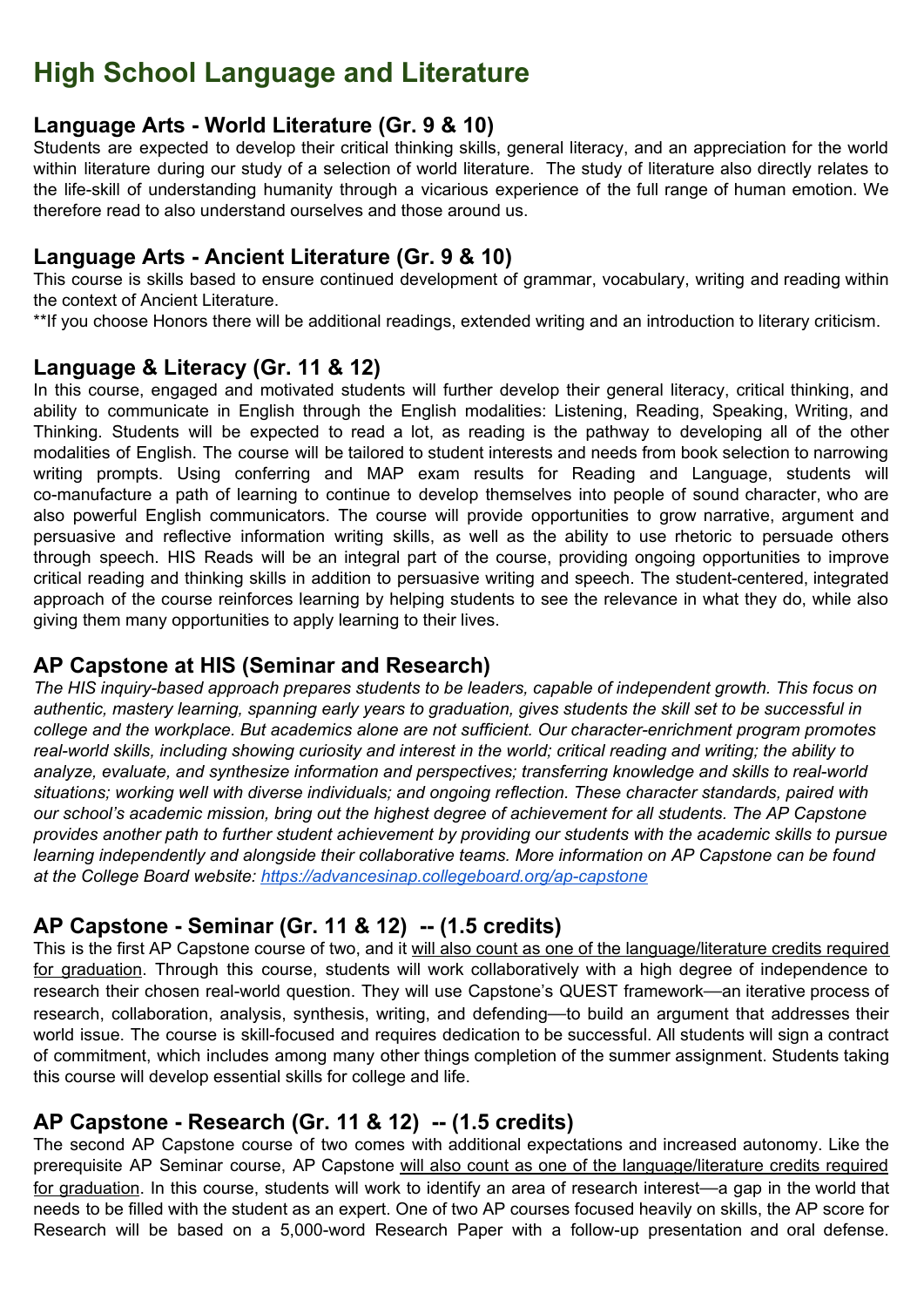Students will use the skills (e.g. source analysis, research, argumentation, media creation, writing and presenting) already learned and practiced in AP Seminar, alongside the QUEST framework detailed above, to research and present their chosen topic. Not only will this course prepare students for college life, but it will also prepare them for further studies, as it is based upon the process doctoral students go through in researching and presenting their area of specialty.

# **High School Sciences**

#### **Yearly Selection Options**

#### **Grade 9 Students in 2020-21**

| 2020-21                      | 2021-22        | 2022-23                                   | 2023-24                      |
|------------------------------|----------------|-------------------------------------------|------------------------------|
| <b>The Nature of Science</b> | <b>Biology</b> | <b>Chemistry</b>                          | <b>AP Physics 1</b>          |
|                              |                | <b>AP Biology</b>                         | <b>AP Psychology</b>         |
|                              |                | <b>AP Environmental</b><br><b>Science</b> | <b>Biology (if required)</b> |

#### **Grade 10 Students in 2020-21:**

| 2020-21          | 2021-22              | 2022-23                            |
|------------------|----------------------|------------------------------------|
|                  | <b>Biology</b>       | <b>AP Biology</b>                  |
| <b>Chemistry</b> | <b>AP Physics 1</b>  | <b>AP Environmental</b><br>Science |
|                  | <b>AP Psychology</b> | <b>Chemistry (if required)</b>     |

#### **Grade 11–12 Students in 2020-21:**

| 2020-21                                   | 2021-22                      |
|-------------------------------------------|------------------------------|
| <b>Chemistry</b>                          | <b>AP Physics 1</b>          |
| <b>AP Biology</b>                         | <b>AP Psychology</b>         |
| <b>AP Environmental</b><br><b>Science</b> | <b>Biology (if required)</b> |
| <b>AP Computer Science *</b>              |                              |

\* AP Computer Science is being trialed for the first time this year.

#### **The Nature of Science (Grades 9)**

#### *Prerequisites: None Recommended: Algebra 1, Geometry*

*The Nature of Science* will serve as the student's foundation for a complete high school science curriculum. In this course, students must demonstrate their understanding that science is a way of knowing that uses method and process to create evidence-rich explanations. Students will design and conduct scientific investigations, using a variety of methods to address questions about the natural world. Students will encounter scientific writing, and learn the tools of analysis. The Academic Learning Targets for *TNoS* will be: *Experiment*, *Evidence*, *Analysis*, *Properties* (including basics of chemistry), *Systems* (including basics of biology), *Motion* (including basics of physics), and *Connections* (habits of mind for science).

#### **Biology (Gr. 10–12)**

#### *Prerequisites: TNoS, Algebra 1 Recommended: Algebra 2 concurrent*

*Biology* will build on the skills and knowledge acquired in *The Nature of Science*, and serves as the prerequisite for AP Biology. In this course, students must demonstrate basic competence with biology laboratory skills. Students will design scientific investigations to explore specific questions of biology, and analyze data to support their conclusions. Students will gain a foundation to prepare them for the challenges of AP Chemistry. The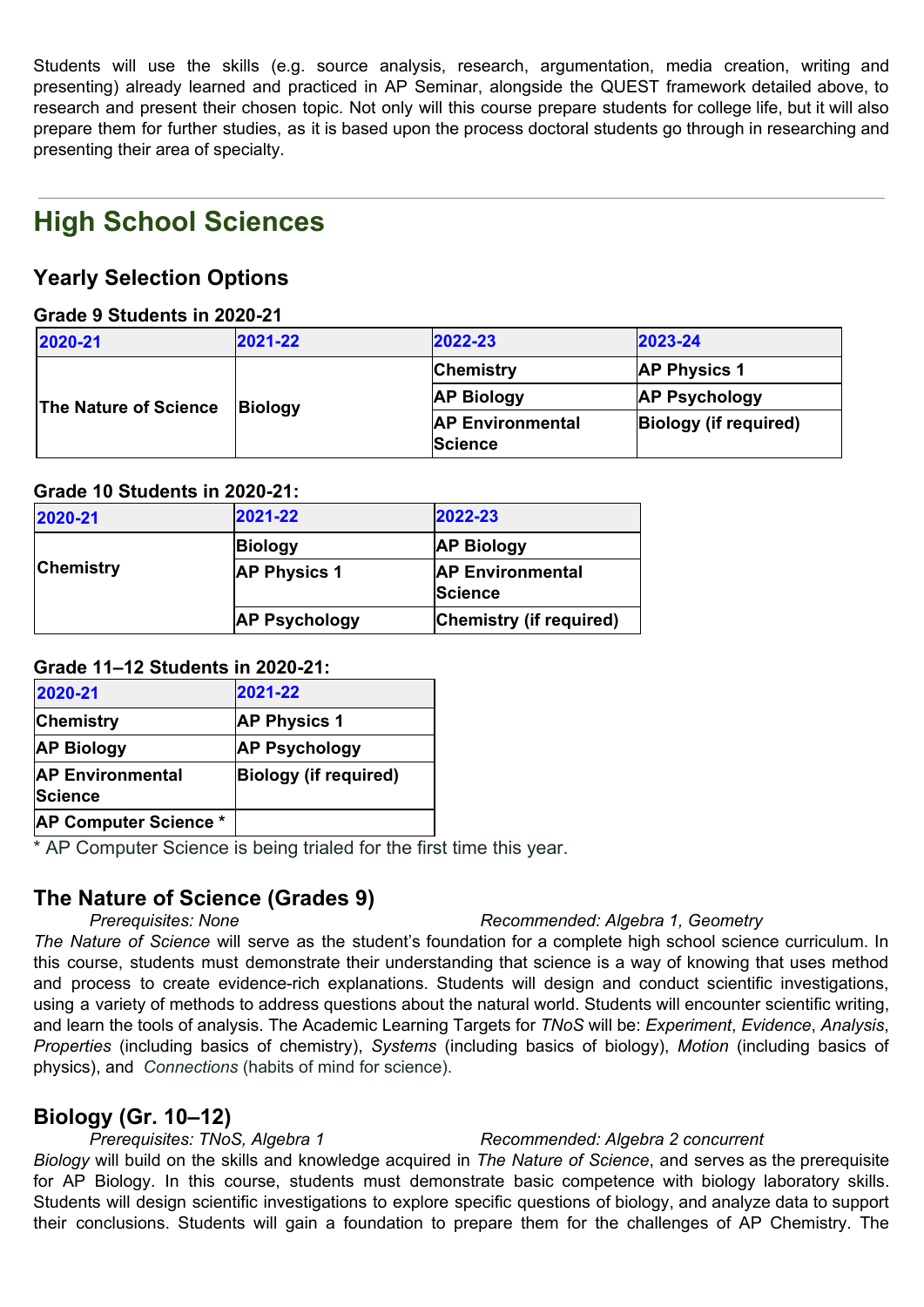Academic Learning Targets for *Biology* are: *Organisms* (from cells to the whole organism), *Heredity* (genetics), *Evolution*, *Ecosystems*, *Practices* (skills used in science), and *Connections* (habits of mind for science).

You should take *Biology* if: you like animals or plants, and want to know what they're made of and how they work; you're interested in knowing why and how some people have genetic diseases; you want to explore how different organisms are related to each other through evolution; or you're interested in how humans impact the natural world.

You must take *Biology* at the first opportunity if you plan to take *AP Biology* or *AP Environmental Science.*

#### **AP Physics 1 (Grades 11–12)**

*Prerequisites: TNoS, Algebra 2, Trigonometry Recommended: Pre-calculus concurrent AP Physics* is designed to be equivalent to a one-semester college physics course with a focus on motion, forces, and the basics of electrical physics. The Academic Learning Targets for *AP Physics* are: *Properties* (properties and structure of objects and systems), *Forces* (the interactions between objects and how they influence each other), *Conservation* (the conservation laws), *Fields* (electrical and gravitational), *Practices* (skills used in science), and *Connections* (habits of mind for science).

You should take *AP Physics* if you want to understand the motion of object. You should definitely take *AP Physics* if you like math and want to challenge yourself to actually apply it! This is a good course to prepare you for college studies in *any* of the sciences or engineering.

#### **Chemistry (Grades 10–12)**

*Prerequisites: TNoS, Algebra 1 Recommended: Algebra 2 concurrent*

*Chemistry* will build on the skills and knowledge acquired in *The Nature of Science*, and serves as the prerequisite for AP Chemistry. In this course, students must demonstrate basic competence with chemistry laboratory skills. Students will design scientific investigations to explore specific questions of chemistry, and analyze data to support their conclusions. Students will gain a foundation to prepare them for the challenges of AP Chemistry. The Academic Learning Targets for *Chemistry* are: *Elements* (periodic trends and electron configuration), *Structure* (atoms and ions), *Bonds* (chemical bonding), *Reactions* (chemical reactions), *Practices* (skills used in science), and *Connections* (habits of mind for science).

You should take *Chemistry* if: you like finding patterns in nature; you want to know why foods change when cooked; you want to know how cleaning products work; you want to know why iron rusts; or you want to understand why people use ice to melt snow. We all take advantage of chemistry in our daily life, and learning about it will give you a better understanding of the world around you.

You must take *Chemistry* at the first opportunity if you plan to take *AP Chemistry*.

#### **AP Biology (Grades 11–12)**

*Prerequisites: Biology, Algebra 2 Recommended: Chemistry concurrent*

*AP Biology* is designed to be the equivalent of a two-semester college introductory biology course usually taken by biology majors during their first year. The AP Biology exam has been redesigned with a greater emphasis on scientific thinking and analytical skills. AP Biology will focus on 4 Big Ideas: *Big Idea 1*: Evolution – the process of evolution drives the diversity and unity of life; *Big Idea 2*: Cellular Processes (Energy and Communication) – Biological systems utilize free energy and molecular building blocks to grow; *Big Idea 3*: Genetics and Information Transfer – living systems store, retrieve, transmit, and respond to information essential to life processes; *Big Idea 4*: Interactions – Biological systems interact and these systems and their interactions possess complex properties. The Academic Learning Targets for *AP Biology* are: *Energy* (Big Idea 2), *Ecology* (Big Idea 4), *Information* (Big Idea 3), *Evolution* (Big Idea 1), *Practices* (skills used in science), and *Connections* (habits of mind for science).

You should take *AP Biology* if you want to learn more in depth about how energy flows through organisms and ecosystems. This is a good course to prepare you for college studies in life and environmental sciences, chemistry, engineering, medicine, psychology, anthropology, and even subjects like geography, law, business,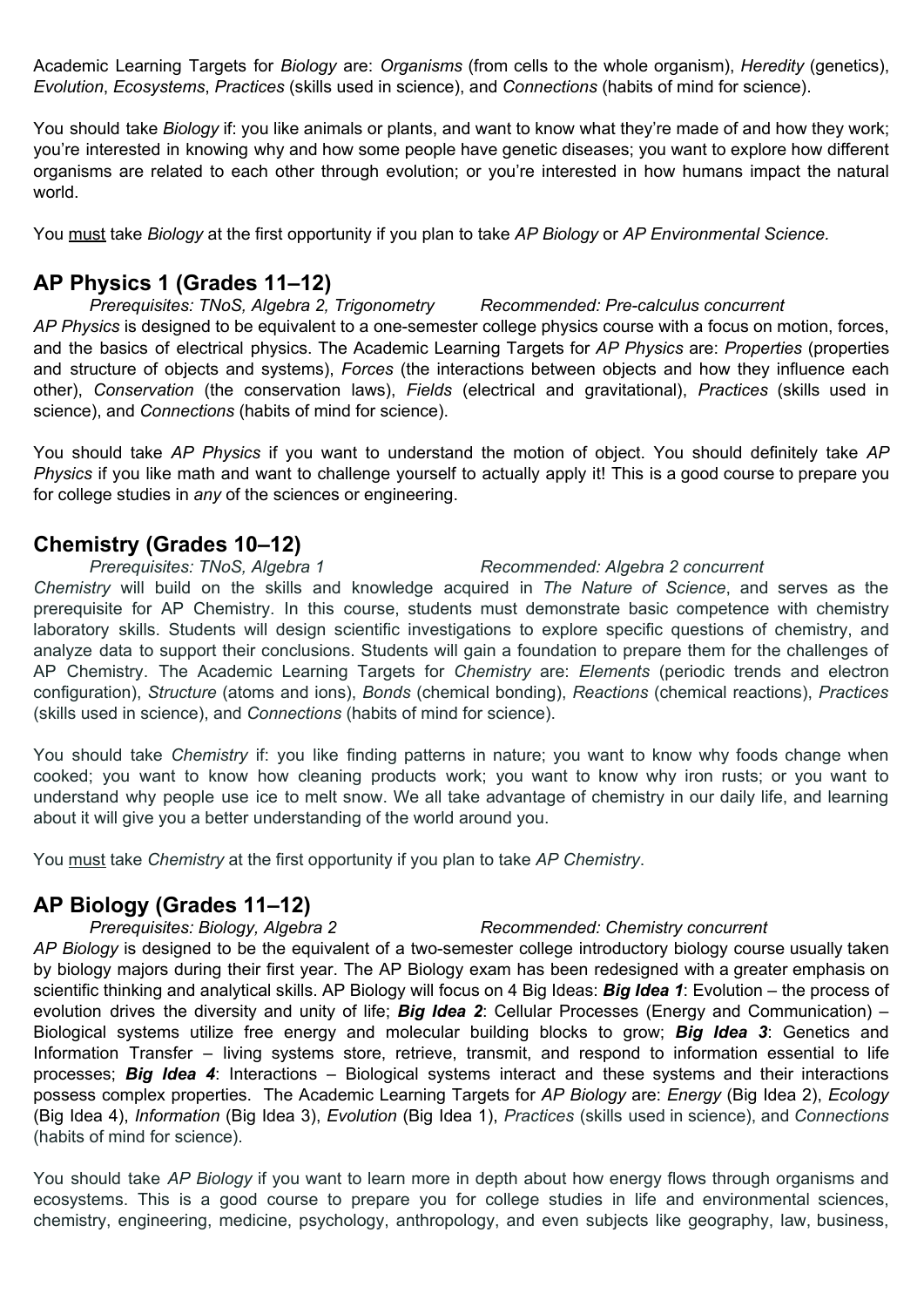#### **AP Environmental Science (Gr. 11/12)**

*Prerequisites: Biology or another AP Science Recommended: Algebra 2*

*AP Environmental Science* is designed to be the equivalent of a one-semester, introductory college course in environmental science. The goal of AP Environmental Science is to provide students with the scientific principles, concepts, and methodologies required to understand the interrelationships of the natural world, to identify and analyze environmental problems both natural and human-made, to evaluate the relative risks associated with these problems, and to examine alternative solutions for resolving or preventing them. Environmental science is interdisciplinary; it embraces a wide variety of topics from different areas of study. The Academic Learning Targets for *AP Environmental Science* are: *Resources*, *Energy*, *Earth*, *Change*, *Practices* (skills used in science), and *Connections* (habits of mind for science).

You should take *AP Environmental Science* if you want to explore how all life and human civilization affect each other, and if you're interested in developing ways humans can reduce their impact on the environment. This is a good course to prepare you for college studies in the earth sciences and ecology, but also for fields such as law, business, engineering, public planning, or government.

#### **AP Chemistry (Grades 11–12)**

#### *Prerequisites: Chemistry, Algebra 2 Recommended: Pre-calculus concurrent*

*AP Chemistry* is designed to be equivalent to a college level general chemistry course that provides rigorous study in four major areas: structure of matter, states of matter, reactions, and descriptive chemistry. Students will demonstrate a basic understanding of, and the ability to apply, mathematical solutions to problems involving atomic theory and structures, chemical bonding, nuclear chemistry, kinetic theory, solutions, reaction types, stoichiometry, equilibrium, thermodynamics, and descriptive chemistry. The Academic Learning Targets for *AP Chemistry* are: *Bonds*, *Rearrangement*, *Thermodynamics*, *Reactions*, *Practices* (skills used in science), and *Connections* (habits of mind for science).

You should take *AP Chemistry* if you really haven't gotten enough about electron orbitals, bonding, and chemical reactions! This is a very good course to prepare you for college studies in *any* of the sciences, engineering, and even in subjects like business, law, and economics!

#### **AP Computer Science A**

AP Computer Science A is an introductory college-level computer science course. Students cultivate their understanding of coding through analyzing, writing, and testing code as they explore concepts like modularity, variables, and control structures.

This course is administered through a combination of online and on site instruction. ¥8,000 course fee

#### **AP Psychology (Gr 11-12)**

The purpose of the AP course in Psychology is to introduce the systematic and scientific study of the behavior and mental processes of human beings and other animals. Included is a consideration of the psychological facts, principles, and phenomena associated with each of the major subfields within psychology. Students also learn about the ethics and methods psychologists use in their science and practice.

# **High School Social Studies**

### **Social Studies - Modern World History** *\** **(Gr. 9/10)**

Modern World History picks up where Ancient Civilizations left off, providing a survey of history that provides a foundation for 11th and 12th grade history courses. We explore world history from the rebirth of Europe in 1450 CE to the present day, studying the growth of empires in the modern era, the economic and political revolutions of the 18th and 19th centuries, the rise of imperialism, the two world wars, the Cold War, and the post-Cold War era. Because there is so much historical content that could be covered in this course, students will be asked to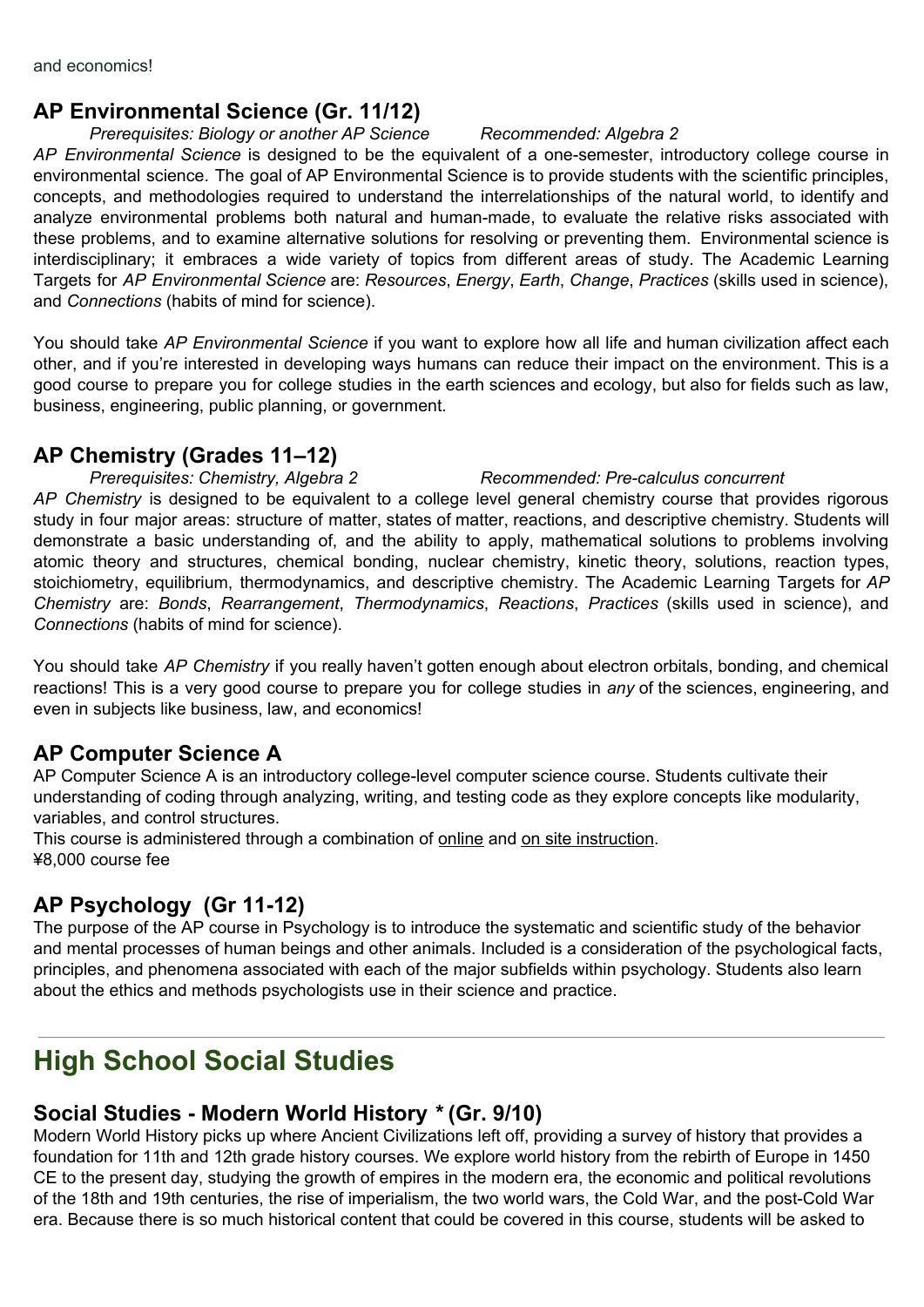focus on large historical trends, using the study of specific times and places as illustrative examples of these trends. This class will have a heavy focus on building skills that will have meaning for students beyond the study of history and their high school careers, including critical thinking, argumentation, reading, writing, studying, and organization. The AP World History course option is offered to 10th graders who have received Ancient World history content during their 9th grade year.

\*can be taken at teacher discretion at a Developing, Standard, Honors, or AP level. <https://apstudent.collegeboard.org/apcourse/ap-world-history>

#### **Social Studies** *-* **Ancient Civilizations***\** **(Gr. 9/10)**

Ancient Civilizations provides the groundwork for the study of Modern World History and 11th and 12th grade history courses. Students will explore key themes of world history, including interaction with the environment, major world religions and cultures, state-building, economic systems, and social structures, from approximately 8000 B.C.E. to the rise of the middle ages in Europe*.* The AP World History course option is offered to 10th graders who have received Modern World history content during their 9th grade year. Class format is a combination of discussion, document analysis, debate, research, and writing. Students will build their active reading, note-taking, and study skills throughout the year.

\*can be taken at teacher discretion at a Developing, Standard, Honors, or AP level. <https://apstudent.collegeboard.org/apcourse/ap-world-history>

#### **Social Studies - US History \* (Gr. 11-12)**

In United States History, students will study the colonial era to the present, learning about the cultural, economic, political, and social developments that played a fundamental role in shaping the country. Students will build upon their historical thinking, analysis, reading, and writing skills that were developed in World History. They will leave the course with an understanding of how U.S. history has affected the globe in general. Class format is a combination of discussion, document analysis, debate, research, and writing. Students will build their active reading, note-taking, and study skills throughout the year.

\*can be taken at teacher discretion at a Developing, Standard, Pre-AP, or AP level.

AP participants will prepare for the AP United States History exam in May:

<https://apstudent.collegeboard.org/apcourse/ap-united-states-history/course-details>

#### **AP Comparative Government and Politics (Gr 10-12)**

AP Comparative Government and Politics uses a comparative approach to examine the political structures; policies; and political, economic, and social challenges of six selected countries: China, Iran, Mexico, Nigeria, Russia, and the United Kingdom. Students cultivate their understanding of comparative government and politics through analysis of data and text-based sources as they explore topics like power and authority, legitimacy and stability, democratization, internal and external forces, and methods of political analysis.

### **AP Human Geography (Gr 11-12)**

This course explores the global geographic landscape from a human perspective-- examining the way that human economic systems, cultures, and governments impact and shape environments around the globe and vice-versa. Students will learn about the methods and tools that geographers use to understand the world while examining case studies and current issues to elucidate key concepts in human geography. Students will build reading, research, writing, and presentation skills, culminating in the AP Human Geography exam in May. Given the AP expectations of the course, students must show the ability to keep up with coursework through their performance in previous history courses in order to be approved for this class.

<https://apcentral.collegeboard.org/courses/ap-human-geography/course>

# **High School Electives**

#### **Publications (HS)**

The Publications Media & Film course focuses on teaching the basic skills in online, and video media (*page design, photography, film, and video editing*) to create several publications for the local HIS community. These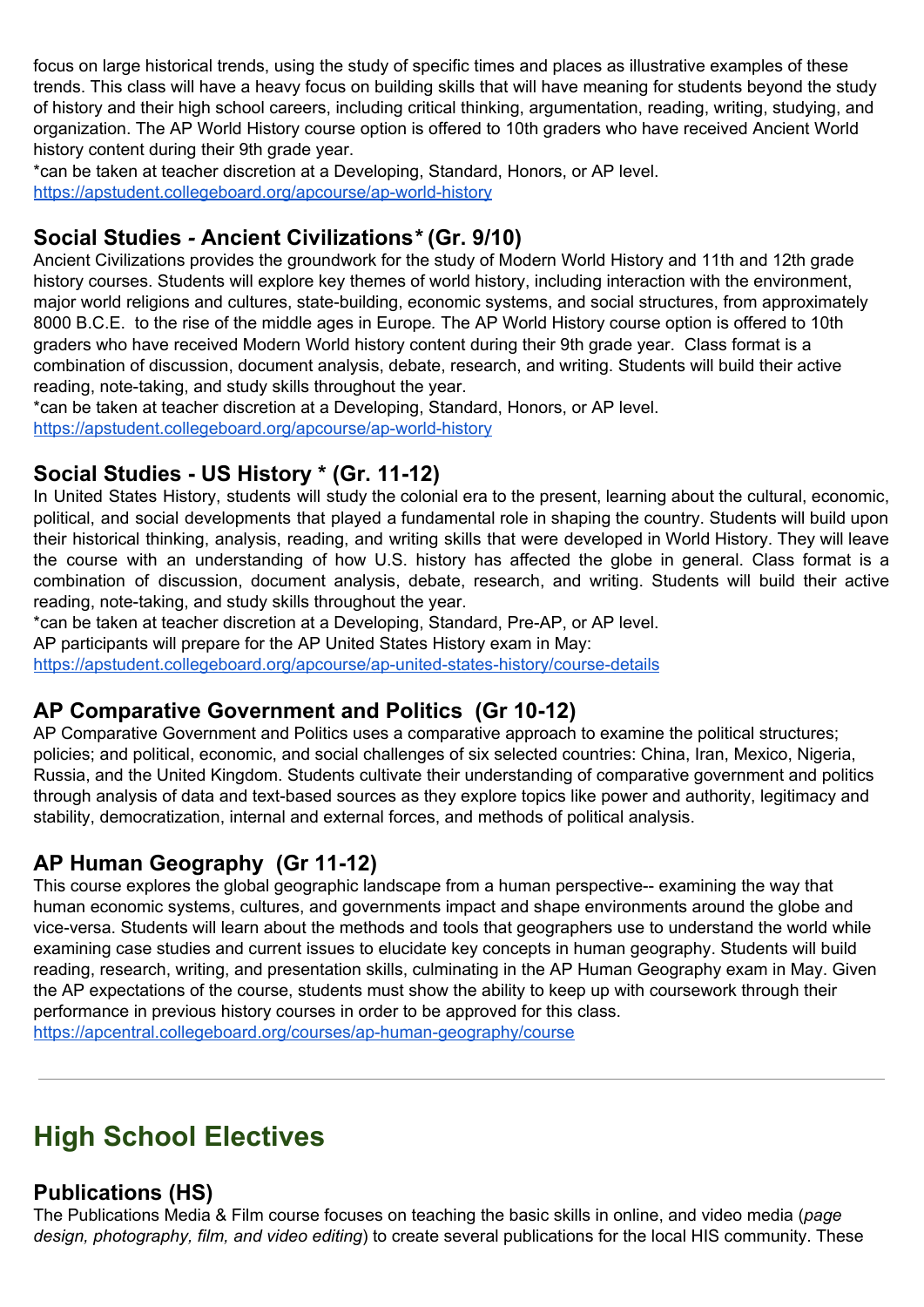publications will take the form of the HIS Yearbook, a student led website (*The Husky Pulse*), a video newscast (*The HIS Newscast*), and student original short films (SOF). Take advantage of several leadership opportunities and the collaborative environment this class has to offer while documenting the lasting memories of HIS.

#### **Choir (Secondary)**

Students will sing and perform traditional choral music, focusing on singing technique and expression. By taking this class you will learn to sing healthily with a sensitivity to the classical sound. Although this class is performance based, students will also learn basic music theory. It's a rigorous class with high expectations in participation.

#### **AP Music Theory (9-12)**

#### **Prerequisite:**

Students should have some instrumental or choral experiences for at least 2 years.

Students should have completed Theory Book 3 in any HIS secondary music courses or who possess an equivalent ability may take the AP music theory course.

If you are interested, please consult an AP music teacher before you sign up.

AP Music Theory is a college level course and students will learn melody, rhythm, harmony, phrase structure, form, musical analysis, texture, elementary composition, and, to some extent, history and style. While the main emphasis is placed on music of the Common Practice Period, music of other stylistic periods is also studied.

Musicianship skills such as dictation and other listening skills, sight-singing, and keyboard harmony are very important in this course. The student's ability to read and write musical notation is fundamental to such a course. It is an intense study of the structures and function of music. Students are expected to be self-motivated and submit all assignments and homeworks on time. At the end of the course each student will take the Advanced Placement Examination which may count for college credit.

#### **Beginner Band (Secondary)**

Capacity of class: Maximum 18 students Requirement: Students must be committed to practice at home at least 30 minutes a day. Please also check that you are allowed to make loud sounds at home.

Beginner students learn basic skills of the saxophone, trumpet and trombone playing. After the students are successful in this course, they may proceed to join the Advanced Band Course. If you wish to rent a school instrument, a rental fee is necessary. The fee is to help defray the cost of repairing and replacing instruments.

#### **Advanced Band (Secondary)**

Capacity of class: Maximum 18 students Requirement: Students must be committed to practice at home at least 30 minutes a day. Please also check that you are allowed to make loud sounds at home.

Students who wish to take this course should have at least one year of experience playing a jazz instrument. We need players for 2 alto saxophones, 2 tenor saxophones, 1 baritone saxophone, 5 trumpets, 5 trombones, 1 bass guitar, 1 electric guitar and 1 drum set. Auditions will be held if there are too many students interested in a particular instrument. As we have a very limited amount of school instruments, students may be asked to purchase their own instrument. If you wish to rent a school instrument, a rental fee is necessary. The fee is to help defray the cost of repairing and replacing instruments.

#### **Keyboard (HS)**

Capacity of class: Maximum 8 students

Prerequisite: Students should have either acoustic piano or electric piano with 88 keys at home for their practice.

Learning a keyboard will give you strong fundamentals for any music learning. The goal of this course is that students will be able to play a few music pieces for their pleasure. We will teach beginners and intermediate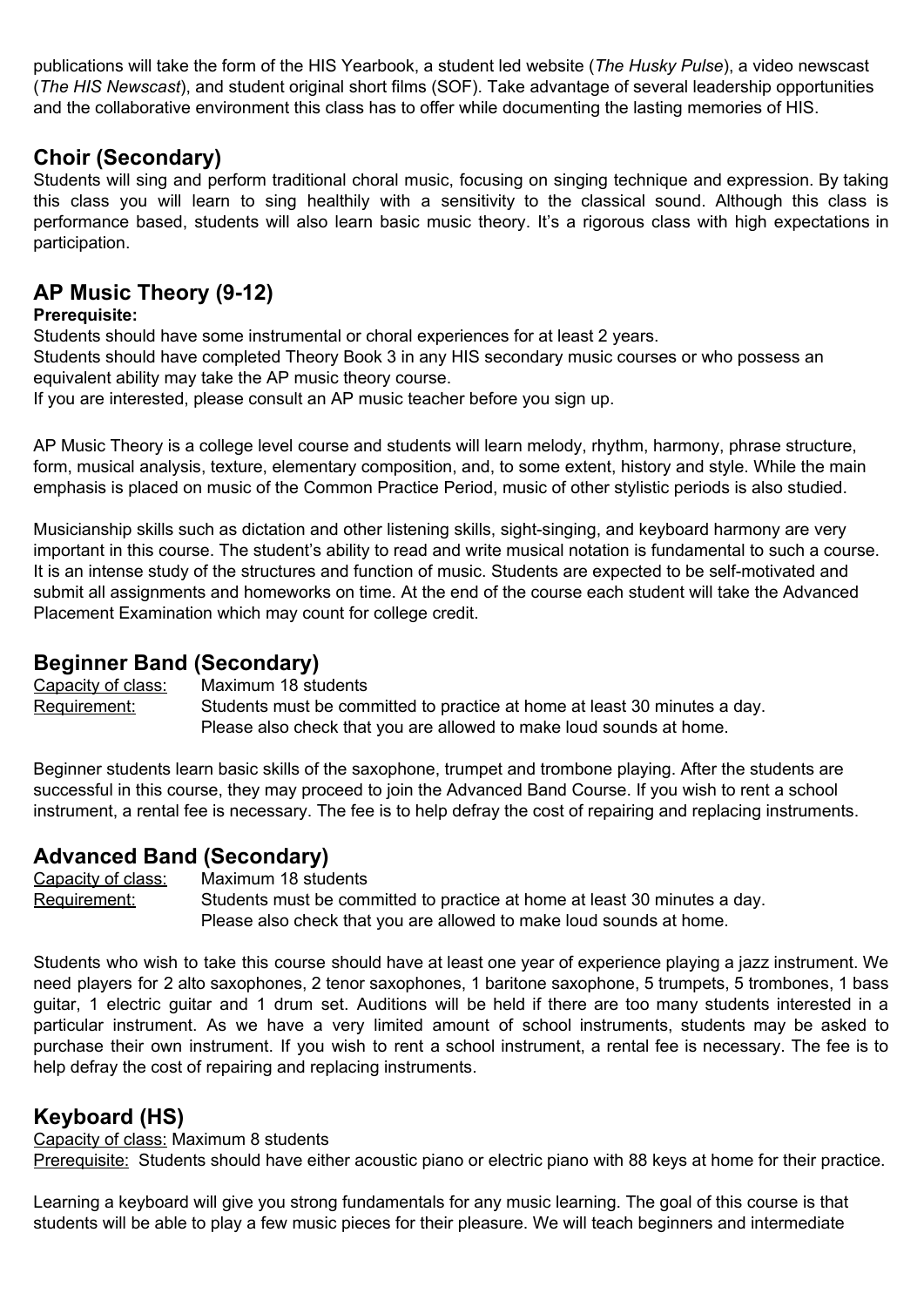leveled keyboard or piano students. We will have a mini recital concert in a professional hall in May or June. If you are going to choose music as a future career or are interested in taking AP music theory, you are strongly recommended to take this course as well. Students will be asked to practice at home almost everyday.

#### **HS Music Appreciation**

Learners will explore music from various styles, cultures, and historical periods to gain a deeper understanding and appreciation for all types of music. The objectives of this module are to introduce learners to music literacy and musical elements such as melody, rhythm, harmony, form, and texture. The outcomes of the module enable the learners to increase listening comprehension and, appreciation towards different types of music and its functions and purposes. Throughout the module, learners will be able to apply their understanding through music composition and make connections to music for stage and screen, music for public entertainment, music as identity, and music as media by integrating music technology.

#### **Music Literacy, Musical Elements, and Music Composition**

- Examine musical concepts and elements such as melody, rhythm, dynamics, scales, harmony, form, and texture pertinent to music literacy and analysis.
- Analyse different musical works and apply the concepts and terminology in music composition.
- Develop music composition skills and creativity in different styles of music writing in various aspects of songwriting, arranging, and composing for contemporary genres such as pop, rock, jazz, film and TV, video game scoring and more.

#### **Styles, Cultures, and Historical Periods**

- Identify composers and titles of important works as they relate to musical periods.
- Demonstrate listening skills by defining the instruments, composition techniques and styles of composers and different historical periods.
- Explore the culture of world music genres such as African music, Indonesian music, Eastern oriented music and more.
- Examine the cultures and their people, history, and contributions to popular music.
- To perform famous musical works in concerts and musical events.

#### **Music Technology**

- Introduces the fundamentals of music technology geared to the needs of today's music production tools such as music recording software and digital audio workstation.
- Use a wide array of music production tools available for the iPad to create music and enhance collaborative skills through projects.
- Sound design for film, animation, and video games. Explore foley creation and sound effect libraries as well as to create new and original sounds and effects.
- Learn to do basic live sound balancing, mixing, and audio enhancing of recordings or live shows.

#### **Visual Art (9-12)**

This course focuses on the artist as a problem solver by using a variety of 2-D and 3-D materials to find the solutions. Students will consider various artistic issues relating to the principles of design and the elements of art through an artistic investigation process that starts with the artist journal and works towards a more formal art piece. Students will also be asked to investigate into the lives and styles of classic and contemporary artist and how they used visual art to create a social commentary. The course will give students an opportunity to build competence in basic design techniques and technical skills in various materials to create their own authentic ideas. The course is suitable for all levels of experience.

#### **AP Studio Art (11-12)**

The AP Studio Art course is designed for students who are seriously interested in the practical experience of art. Students will create their own individual learning path with regards to *their* artistic interest. AP Studio Art is not based on a written examination; instead, students submit portfolios for evaluation at the end of the program. The AP Program offers three portfolios: Drawing, 2-D Design, and 3-D Design. The portfolios share a basic two-part structure, which requires the student to show a high level of competence and range of understanding in visual concerns (and methods). Each of the portfolios asks the student to demonstrate a depth of artistic investigation and process of discovery through the *Sustained Investigation* (Section 1). The *Selected Works* (Section 2)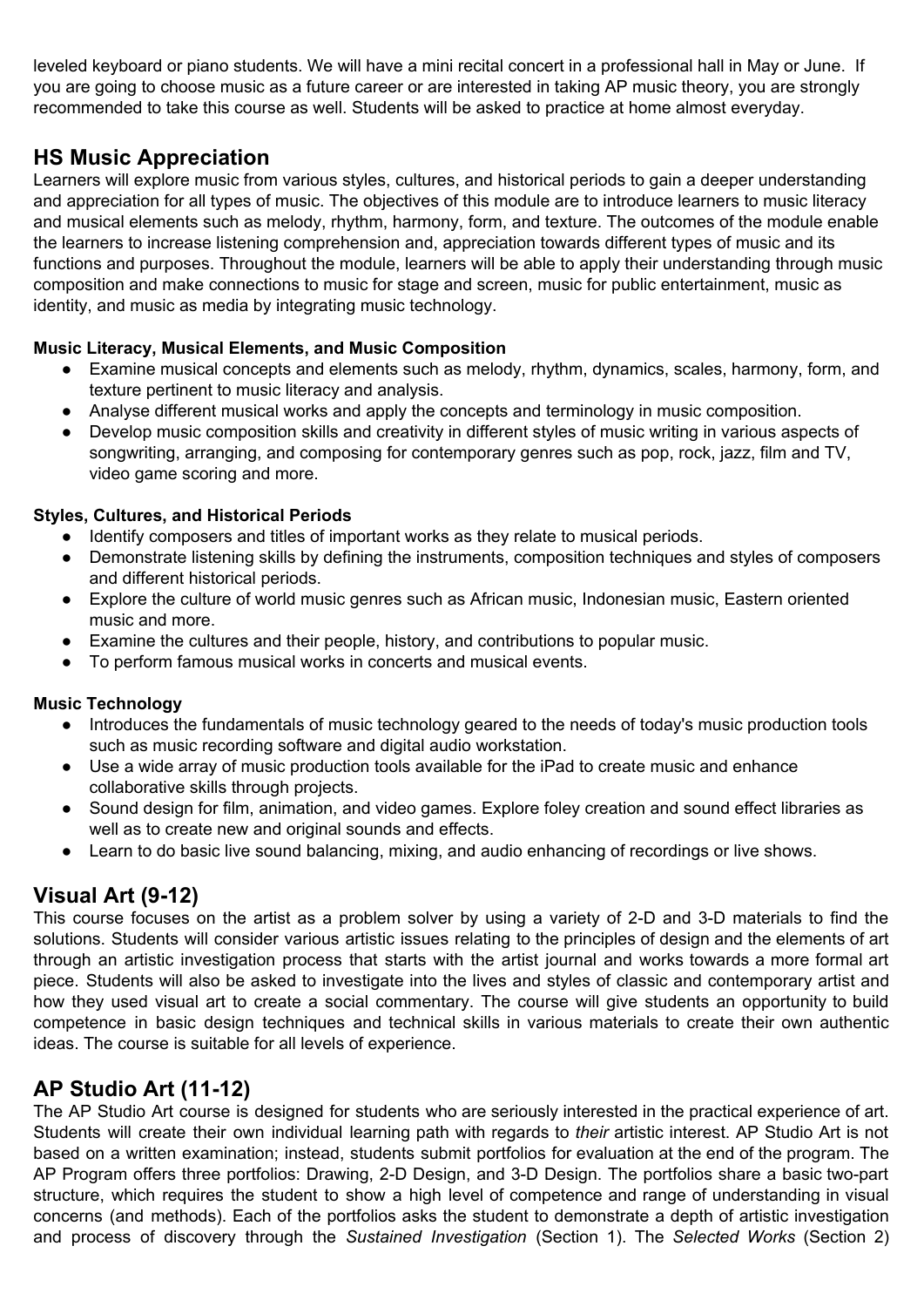permits the student to choose the works that showcase the student's best works. This is a rigorous two year course that requires students to spend considerable time outside class working on art. However, the course is possible to be completed in one year if the student has a strong portfolio demonstrating a strong competency in technical skills. AP Studio Art will challenge you in the way that college level art does. It's a rigorous but rewarding journey!

Below are the portfolio requirements for AP Studio Art.

| Sustained Investigation - Section 1                                                                                                                                                                                                                                                                                                                                                                                                                                                          | Selected Works - Section 2                                                                                                                                                                                                                                                                                                                                        |
|----------------------------------------------------------------------------------------------------------------------------------------------------------------------------------------------------------------------------------------------------------------------------------------------------------------------------------------------------------------------------------------------------------------------------------------------------------------------------------------------|-------------------------------------------------------------------------------------------------------------------------------------------------------------------------------------------------------------------------------------------------------------------------------------------------------------------------------------------------------------------|
| 15 digital images; some may be details or process images                                                                                                                                                                                                                                                                                                                                                                                                                                     | 5 actual works   40% of portfolio score                                                                                                                                                                                                                                                                                                                           |
| 60% of portfolio score                                                                                                                                                                                                                                                                                                                                                                                                                                                                       | Students will submit works of art and design and writing to                                                                                                                                                                                                                                                                                                       |
| Students will submit images and writing to document their<br>inquiry-quided<br>investigation<br>through<br>practice,<br>experimentation, and revision:<br>A minimum of 15 digital images that include works<br>$\bullet$<br>of art and design and process documentation.<br><b>Typed responses</b> to prompts, providing information<br>$\bullet$<br>about the questions that guided their investigation<br>and how they practiced, experimented, and revised,<br>guided by their questions. | demonstrate skillful synthesis of materials, processes, and<br>ideas:<br>5 <i>physical works</i> or high-quality reproductions of<br>$\bullet$<br>physical works with written responses on paper<br>identifying the materials, processes, and ideas<br>used.<br>Works may come from the Sustained Investigation<br>$\bullet$<br>section, but they do not have to. |

# **Discover Design (9 - 12)**

#### **(A two-year course / One credit each year)**

This course is an introductory course to a variety of creative fields such as Architecture, Urban Planning, Landscape Architecture, Industrial Design, and Interior Design. The course aims to expose students to:

- *● History of design*
- *● Design process*
- *● Application of computer technology*

*"History of design"* will give students important background information and will build their knowledge and understanding of the creative fields. Historical time periods and studies of famous architects, designers and artists could potentially include, but not limited to: Roman Architecture, Greek Architecture, Byzantine Architecture, Islamic Art and Architecture, Renaissance Architecture, Modern American and European Architecture, Bauhaus Architecture, Japanese Architecture. The list of studied architects and designers could start with names such as Le Corbusier, Mies van der Rohe, Walter Gropius, Frank Gehry, Tadao Ando, Richard Meier, Norman Foster, Isamu Noguchi, and Zaha Hadid to mention a few.

*"Design process"* is a creative problem-solving process that begins with a specific human need and results in a product or solution that addresses that need. During the course, students will develop their own design projects based on specific design programs and requirements. The design process incorporates a large variety of skills and techniques such as hand sketching, perspective sketches, and studies, site-specific research. Hand sketching and scaled drawings, commonly known as "drafting", is the set of skills that allows the designer to communicate ideas and design solutions to others through visual media. Visualization of design can take many forms from hand sketches to computer graphics.

*"Application of computer technology "*The rapid growth of technology has led to increased integration of drafting and design in many trades and technology-related occupations. Students will be introduced to professional software such as Autocad, Photoshop, Indesign and the 3D modeling software Sketchup.

#### **HS Physical Education**

The objectives of the high school Physical Education program is to expose students to a wide variety of team and individual sports and lifetime and leisure experiences. The program is designed to provide all students with opportunities for mental, physical and social growth and development through physical activities

#### **Outdoor Pursuits (Gr. 9/10)**

This course is a great introduction to an active lifestyle and Hokkaido nature. Whether you are a beginner or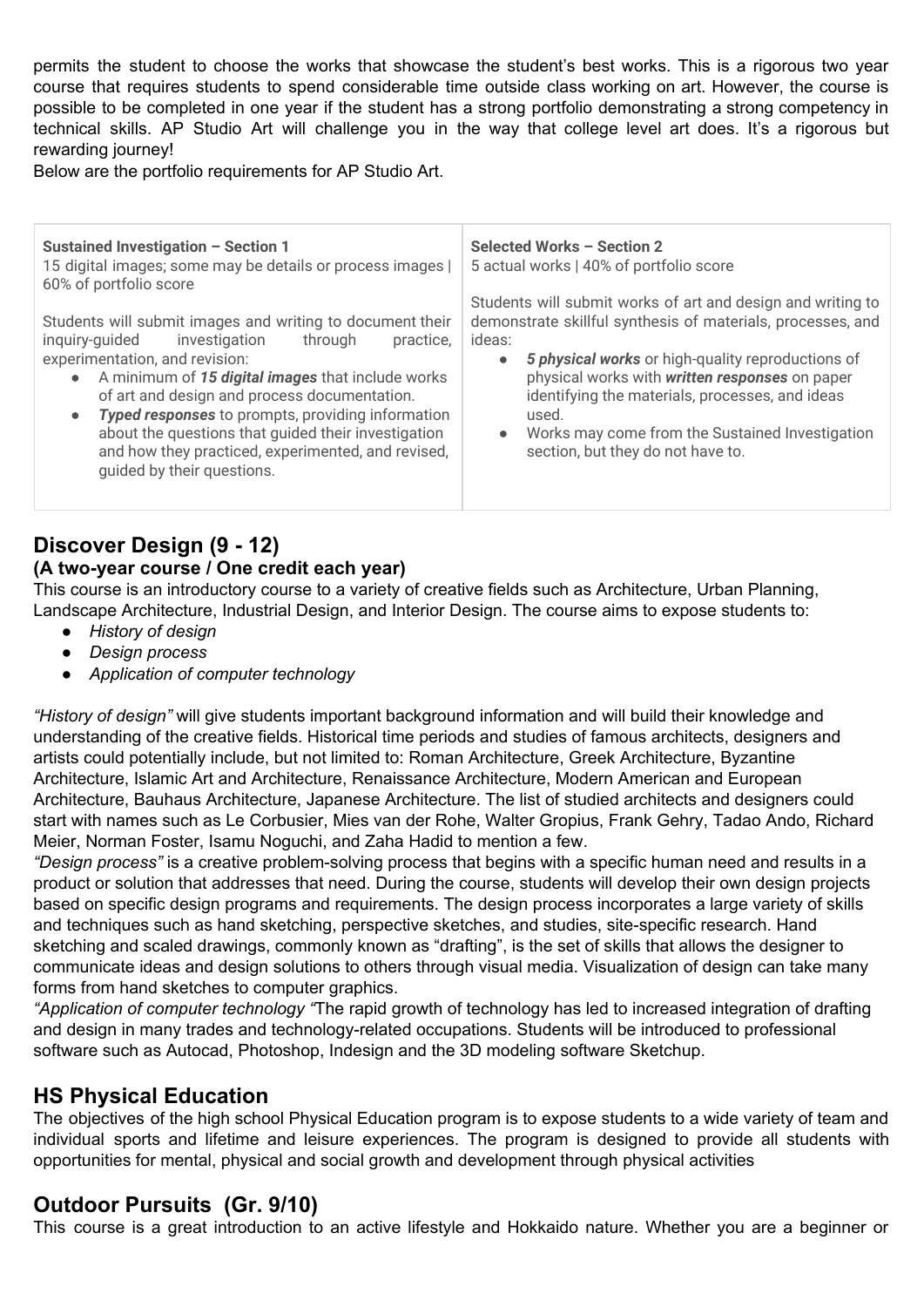experienced, the course will be challenging and enriching. The course includes projects and outdoor trips based on the tenets of experiential education. Excursion fee\* and lab component\*\* required.

#### Outdoor Pursuits Signature Lab dates for 2020-2021:TBA

#### **Outdoor Leadership (Gr. 11/12)**

The soft skills of leadership, invaluable for university and life beyond HIS. The hard skills of outdoor adventure, crucial for challenging yourself beyond what you thought was possible and for enjoying the true Hokkaido. This is what the Outdoor Leadership course offers. Make the most of your HIS experience and take advantage of the enriching leadership opportunities and rewarding outdoor adventures this course gives you *(Excursion fee\* and Lab Component\*\* required)*.

#### *\*Excursion Fee for Outdoor Courses*

An excursion fee is necessary for both the Outdoor Pursuits and the Outdoor Leadership courses. The need for an additional fee is to help defray the cost of hiring professional guides and the rental of technical equipment. Excursion fee is ¥5000 per semester.

#### *\*\*Lab Component for Outdoor Courses*

Both the Leadership course and Pursuits course have a trip requirement. Students are required to spend a minimum of 5 days each semester on weekend excursions. For each course, there are 3 required *signature* labs.

#### Outdoor Leadership Signature Lab dates for 2020-2021:TBA

#### **Beginner Japanese (Intro. - Mid Intermediate)**

This is a multi-leveled class in which students are placed in one of four leveled-groups according to their proficiency levels. Due to the unique setting of the class, self-discipline is required of each student in order for the class to function and for students to make steady progress efficiently. Students practice to improve all four language skills; reading, writing, speaking, and listening in communicative formats.

#### **Advanced Japanese (High Intermediate - distinguished)**

This class helps students to enhance the four academic language skills; listening, reading, writing and speaking in Japanese language. Students will be studying and be assessed around 600 kanji a year according to their proficiency level. (Japanese Language Proficiency Test N1~N3 level) The class will also cover the social studies area for a better understanding of the background of the language.

To promote literacy both in printed and in digital form, HIS has been participating in the Sakura Medal Book Trailer competition which is organized by the Association of Japanese Language Teachers of International Schools in Japan.

#### **Spanish**

The students study Spanish with a section of language input, this gives students opportunities to comprehend new language before producing it. The students visualize presentation of vocabulary in context and reading providing a wide range of comprehensible input of new language.

The students need extensive practice in using their new language to create and convey their own messages. New vocabulary and grammar are first practiced in skill-getting activities that provide concrete practice. This basic practice helps to develop accuracy in using the language and prepares students to transition into more communication tasks.

Vocabulary-grammar-culture are rooted in a context and used meaningfully. Students engage in communicative tasks that are relevant to their lives. Students work with reading, photography, and art that are authentic to the Spanish speaking world. As well as making projects to enrich their strategies of learning.

#### **HS English Language Learning (ELL)**

Enrollment in this course is determined by the results of the ELL intake test and interviews given to all applicants to HIS. The course is designed to support students at various levels in building skills in English reading, writing, listening, and speaking. We use a communicative approach to language learning and encourage students to draw on their knowledge of other languages to support their growth in English.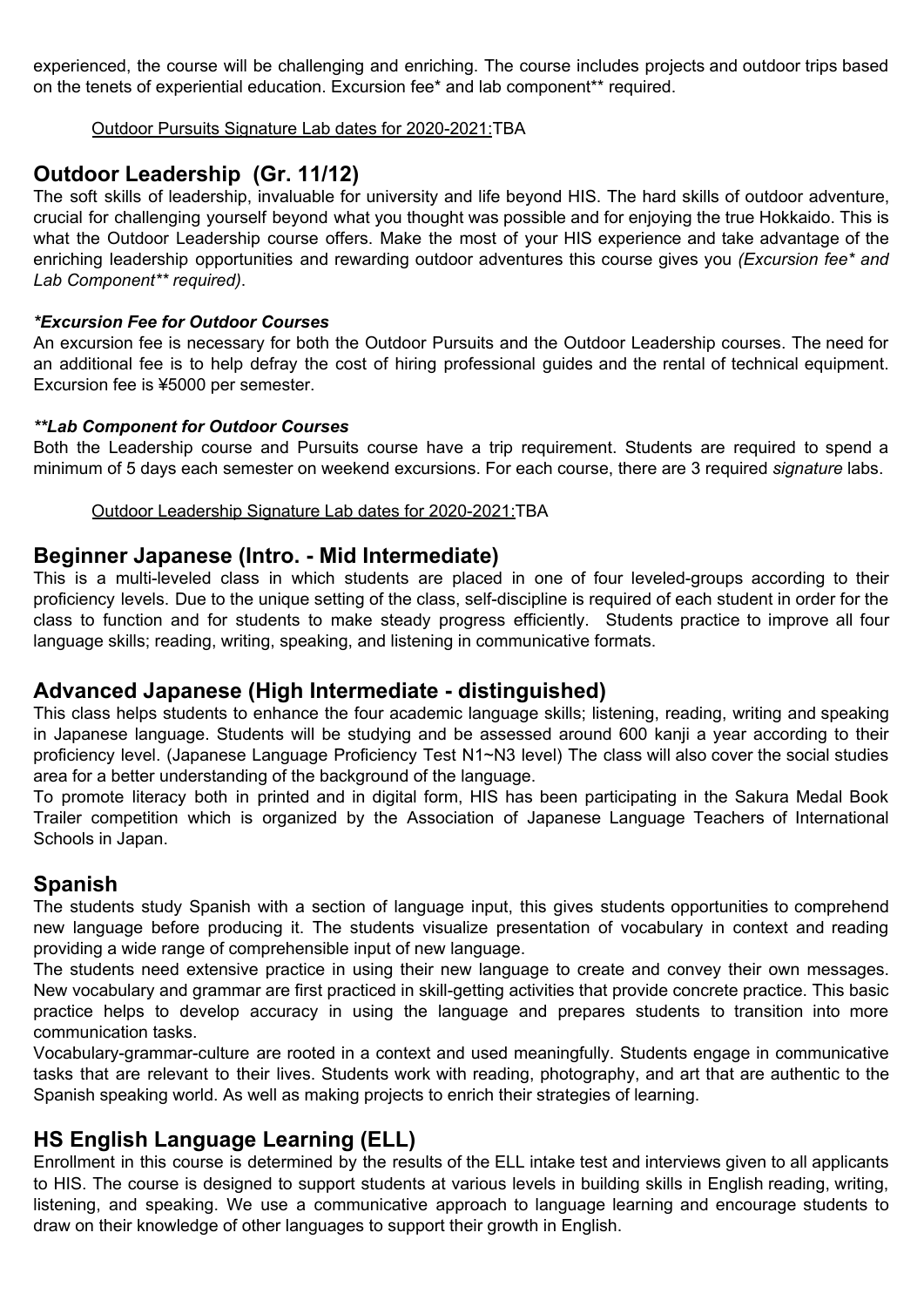#### **Note On Honors and Standard Options in Classes**

The difference between an Honors and Standard within classes is the amount of work a student is expected to complete and the depth of understanding they are expected to gain. This could mean the amount of reading, working on class projects or presentations outside of class. It could also involve the level of difficulty of the reading material or the amount of pages written or vocabulary words given. The overall intention of an Honors option in the class is to provide preparation for college level work, whether it's an upper level or AP class. The interest in the subject matter is usually the deciding factor as it's the interest that will motivate a student to want to learn more than the basic overview a Standard class would provide.

\_\_\_\_\_\_\_\_\_\_\_\_\_\_\_\_\_\_\_\_\_\_\_\_\_\_\_\_\_\_\_\_\_\_\_\_\_\_\_\_\_\_\_\_\_\_\_\_\_\_\_\_\_\_\_\_\_\_\_\_\_\_\_\_\_\_\_\_\_\_\_\_\_\_\_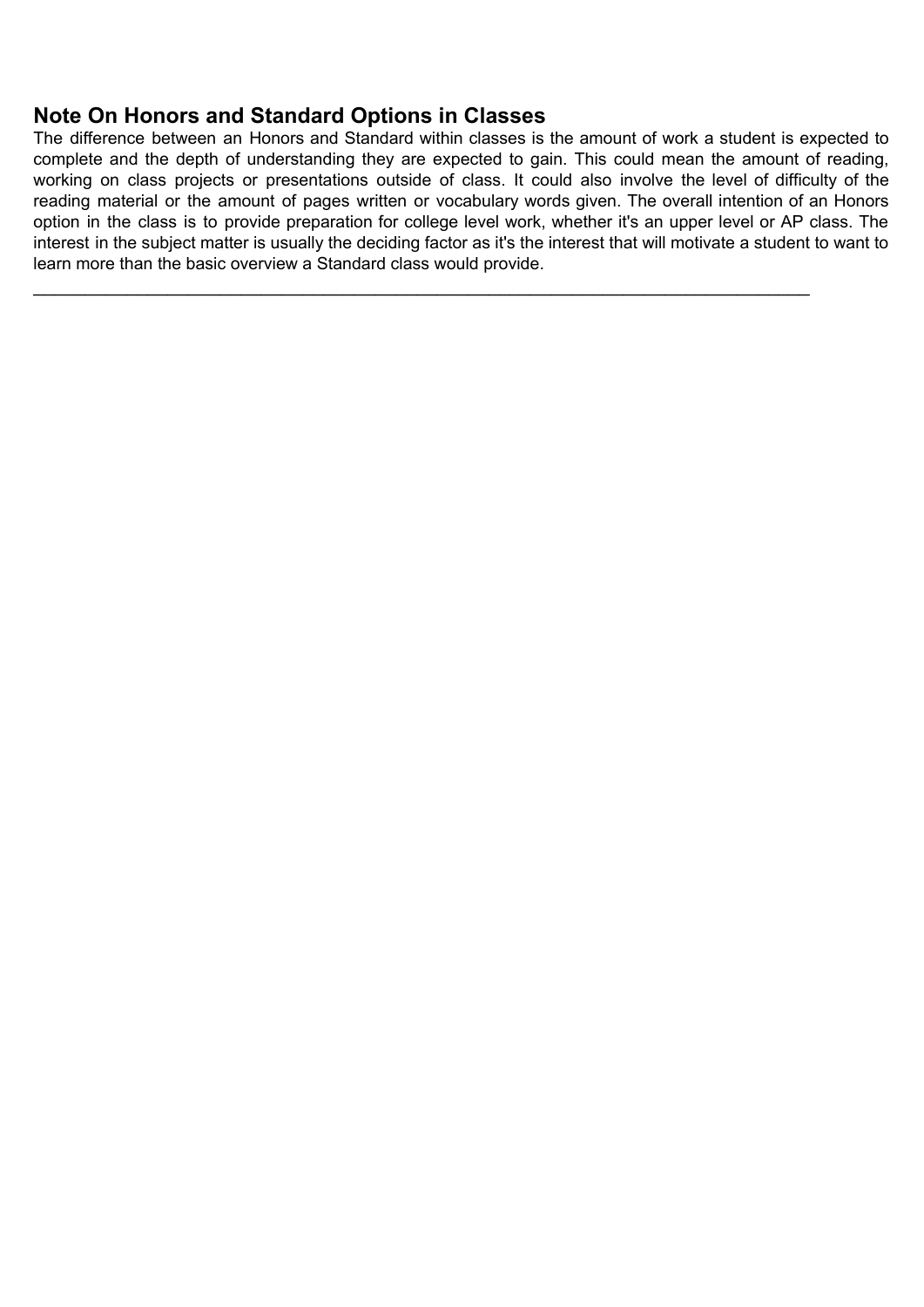## **Middle School Courses**

#### **The International Middle Years Curriculum (IMYC)**

The IMYC is a challenging, engaging, internationally-minded, and concept-focused curriculum designed specifically for the unique learning needs of 11-14 year olds. At HIS, we used a blend of the IMYC, outdoors education, and the workshop approach. As such, science and social studies are the subjects that will utilize the IMYC the most, with the other subjects of Language Arts, Art, Performing Arts, P.E. and Second Languages providing overlap through the unit Big Ideas listed below by year. The program's central "Big Ideas" provide connection points between subjects, which helps students transition from elementary to middle school. To provide further transitional support, Grade 6 has been split off into its own class for Language Arts, Social Studies, and Science to allow additional guidance. Each unit focuses on a big idea, an idea that has value throughout a person's lifetime. In order to connect to the big idea beyond the classroom, students will be engaged in ongoing discussion and reflection, as well as three to four day-long learning trips, planned to provide experiential learning with opportunities to connect further to the unit's big ideas. As one of HIS's pillars is to provide meaningful experiences in the outdoors of Hokkaido, the learning trips will most certainly involve activities outdoors. Students will further deepen their understanding of the big ideas through two "exit point" projects: The MS Science Fair and a practice HIS Reads in front of high school students. These semester "exit point" projects are a time for community celebration of student learning.

In 2020-21, we will be moving into "**Year C**".

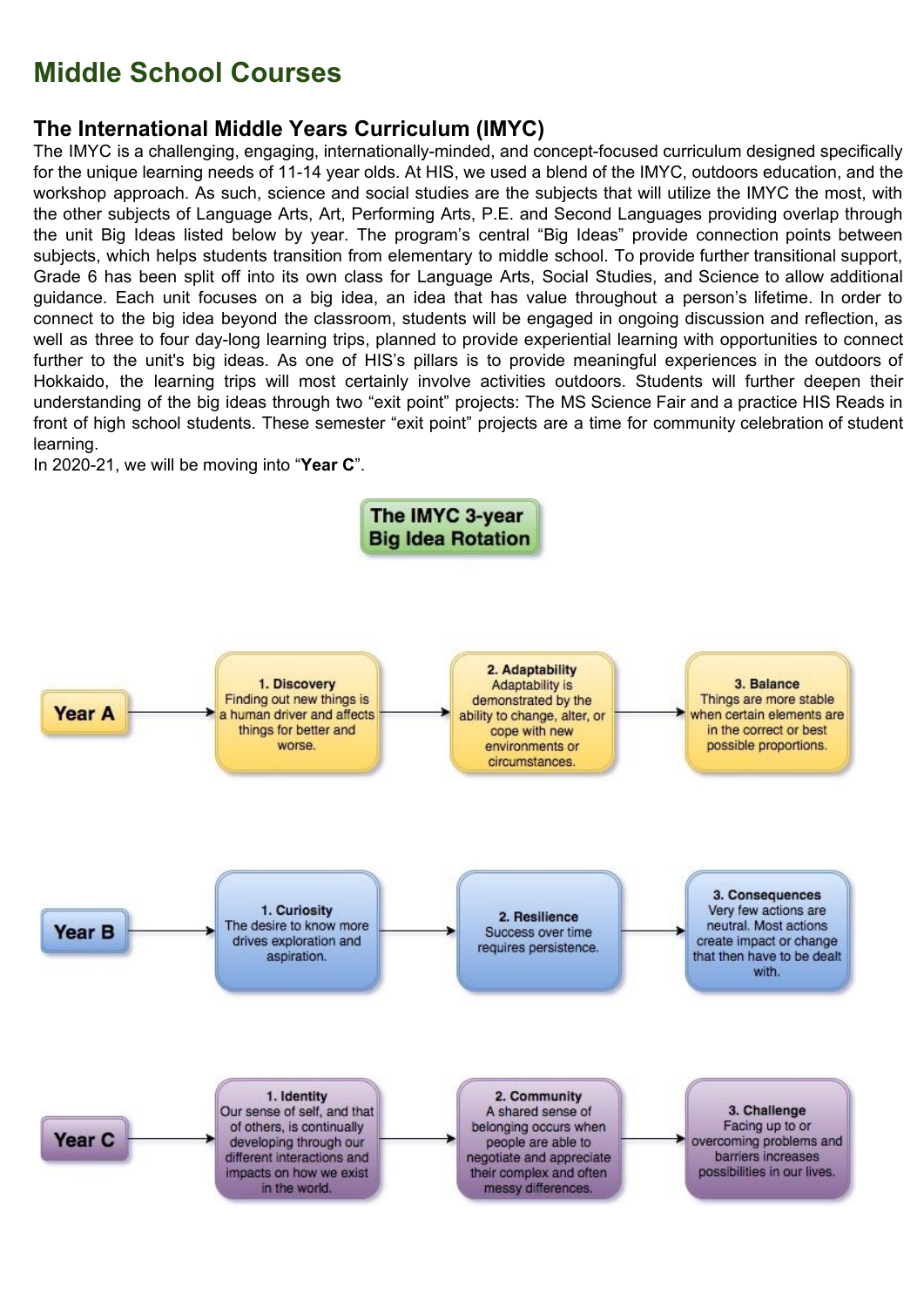#### **Language Arts (MS Gr 6 & 7-8)**

In addition to promoting growth through the IMYC Big Ideas listed above, students will develop their language skills through ongoing studies of literature, vocabulary, grammar & mechanics, and oration. All skills will be integrated throughout the year, allowing students to move through the cognitive stages of learning as they enhance their ability within the five modalities of English: Listening, Reading, Speaking, Writing, and Thinking. The course will be centered on individual student needs, providing room for students to select texts and paths of study based on their needs. The MAP Exam results paired with one-on-one conferring will be used in determining each student's learning path. Throughout the year, students will be expected to read a lot (about 1 book every 1 to 2 weeks), as reading serves as the foundation for the other English modalities. This reading-heavy, student-centered, and integrated approach reinforces learning, helping students to see the relevance in what they do, while also giving them many opportunities to apply learning to their lives.

#### **Social Studies (MS Gr 6 & 7-8)**

In addition to promoting growth through quarterly IMYC Big Ideas, listed above, students will develop their knowledge, skills, and values essential to understand world history. The course takes global perspective and covers a multitude of historical eras and current events. Student investigations are in the areas of civics, economics, geography, and history.

#### **Science (MS Gr 6 & 7-8)**

In Middle School Science, students learn about the animate and inanimate world around them. They will investigate the world and extend their knowledge, improve their skills and develop their understanding of the world through the specific disciplines of Biology (Life Science), Chemistry and Physics (Physical Sciences), together with the Science of the Earth and Solar System.

#### **Math (MS 6 - 8)**

Middle School at HIS utilizes the Singapore Math curriculum to provide challenging and engaging math instruction and practice. The Singapore Math program encourages students to use concrete manipulatives and visual strategies to assist in understanding abstract math concepts.

*Math 6 - Topics: Positive numbers / squares and cubes, negative absolute value, multiplying/dividing fractions and decimals, ratios equivalents, rates / unit rates, percent / part as whole, algebraic expression, equations / inequalities, coordinate plane, areas of polygon shapes and figures, circumference / area of a circle, surface area / volume of solids, statistics and mean/median/mode*

*Math 7 - Topics: real number systems, rational numbers, algebraic expressions and equations, direct and inverse proportion, geometric angles and lines, geometric construction of 2-D shapes, surface area and volume of 3-D shapes, and probability.*

*Math 8 - Topics: exponent, linear equation, graphing linear equations, functions, Pythagorean theorem, geometric transformation, congruence and similarity, statistics, probability*

#### **Art (MS 6 - 8)**

In Art students learn about visual and tactile expression and communication. Students learn about:

- Expressing ideas, emotions, observations and experiences in images
- Developing creativity and imagination
- Using the elements of art and the principles of design
- Using materials and processes
- Understanding, appreciating, respecting and enjoying other people's visual expressions
- The work of artists, craftspeople and designers from different cultures, including those represented in the countries studied
- The functions and impact of the visual arts in people's lives now and in the past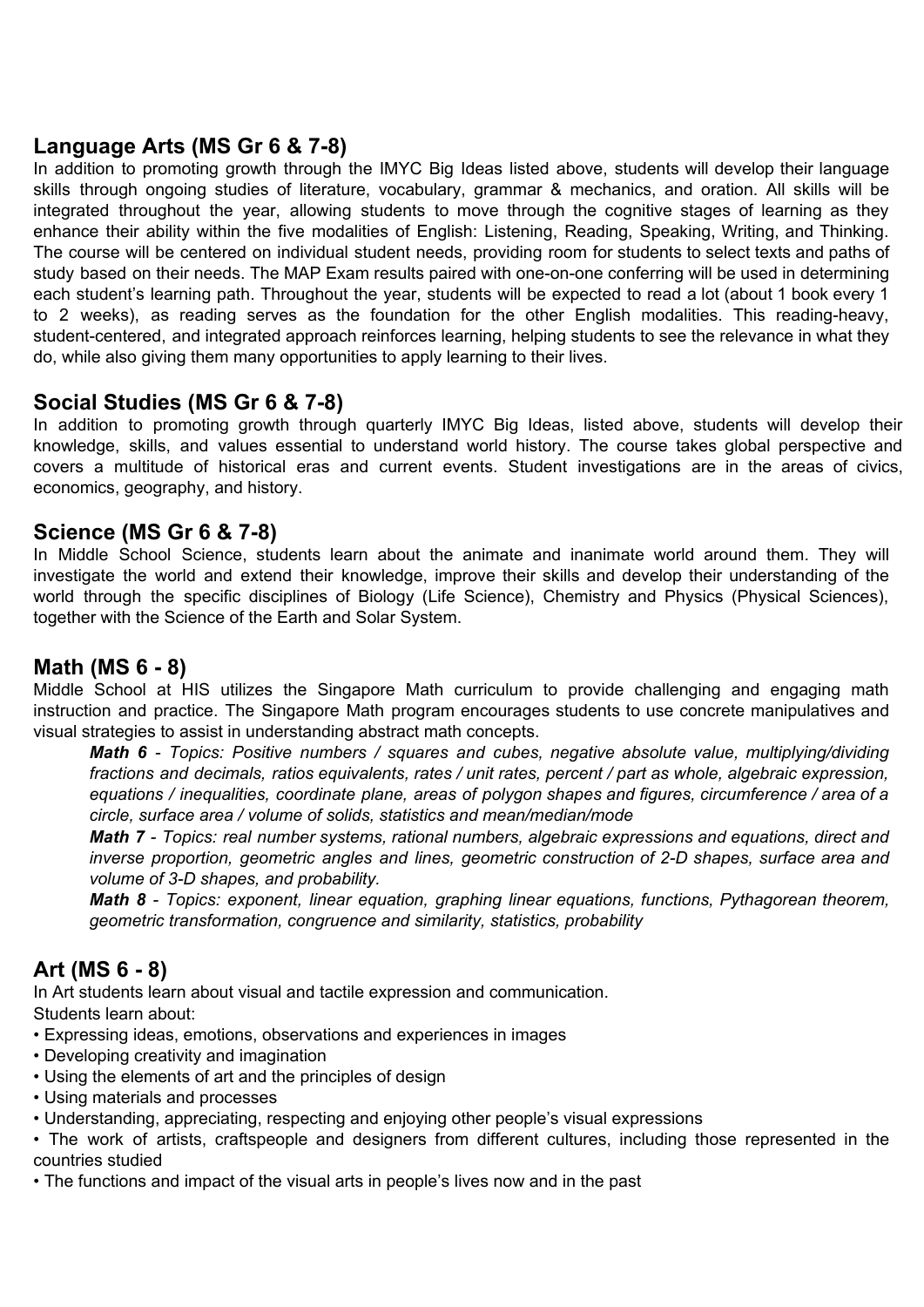#### **MS Design (MS 6 - 8)**

MS Design course is an introductory course to some of the major historical time periods in art, architecture and design. The course will include, but will not be limited, to the following areas of study: Art of Ancient Egypt, Greek Art and Architecture, Roman Art and Architecture, The Art of India, China and Japan, Early Christian, Byzantine, and Islamic Art, Early Medieval and Romanesque Art, Gothic Art and Architecture, The Italian Renaissance. Each time period will be analyzed, researched and finally artistically represented by a variety of 2D and 3D art projects.

#### **MS Music Appreciation**

Learners will explore music from various styles, cultures, and historical periods. Students will be introduced to music literacy and musical elements such as melody, rhythm, harmony, form, and texture while increasing listening comprehension and appreciation towards different types of music.

As well, participants will learn to apply their understanding through music composition and make connections to music for stage and screen and music for public entertainment by integrating music technology.

Students will explore music technology for the iPad to create music and sound design for animation, cartoons, and video games.

#### **Choir (Secondary)**

Students will sing and perform various genres of music such as traditional choral, jazz, pop, musical and world music. Although this class is heavily performance based, students will learn Vocal Anatomy and Health along with basic music theory. There are a lot of leadership opportunities and it's a rigorous class with high expectations in participation.

#### **Beginner Band (Secondary)**

Capacity of class: Maximum 18 students

Requirement: Students must be committed to practice at home at least 30 minutes a day.

Please also check that you are allowed to make loud sounds at home.

Beginner students learn basic skills of the saxophone, trumpet and trombone playing. After the students are successful in this course, they may proceed to join the Advanced Band Course. If you wish to rent a school instrument, a rental fee is necessary. The fee is to help defray the cost of repairing and replacing instruments. 2017-18 fee TBA.

#### **Advanced Band (Secondary)**

Capacity of class: Maximum 18 students Requirement: Students must be committed to practice at home at least 30 minutes a day.

Please also check that you are allowed to make loud sounds at home.

Students who wish to take this course should have at least one year of experience playing a jazz instrument. We need players for 2 alto saxophones, 2 tenor saxophones, 1 baritone saxophone, 5 trumpets, 5 trombones, 1 bass guitar, 1 electric guitar and 1 drum set. Auditions will be held if there are too many students interested in a particular instrument. As we have a very limited amount of school instruments, students may be asked to purchase their own instrument. If you wish to rent a school instrument, a rental fee is necessary. The fee is to help defray the cost of repairing and replacing instruments. 2017-18 fee TBA.

#### **Physical Education (MS 6-8)**

The middle school students will participate in drills and games during class. Fitness is taught throughout the year and building an aerobic base is one of the main goals for the middle school students. The students will learn all the essentials to play sports, such as but not limited to, skills, fitness, decision-making, teamwork and ethics. Games and fun activities are used to help the students learn the above essentials.

#### **MS Advanced Japanese**

This class helps students to enhance the skills to communicate effectively in Japanese language. Enriching vocabulary is the major focus of the course while the mechanics is disciplined only in formal writing practices. The class will cover the social studies area for better understanding of the background of the language. Tasks and assessments are differentiated according to the proficiency level.